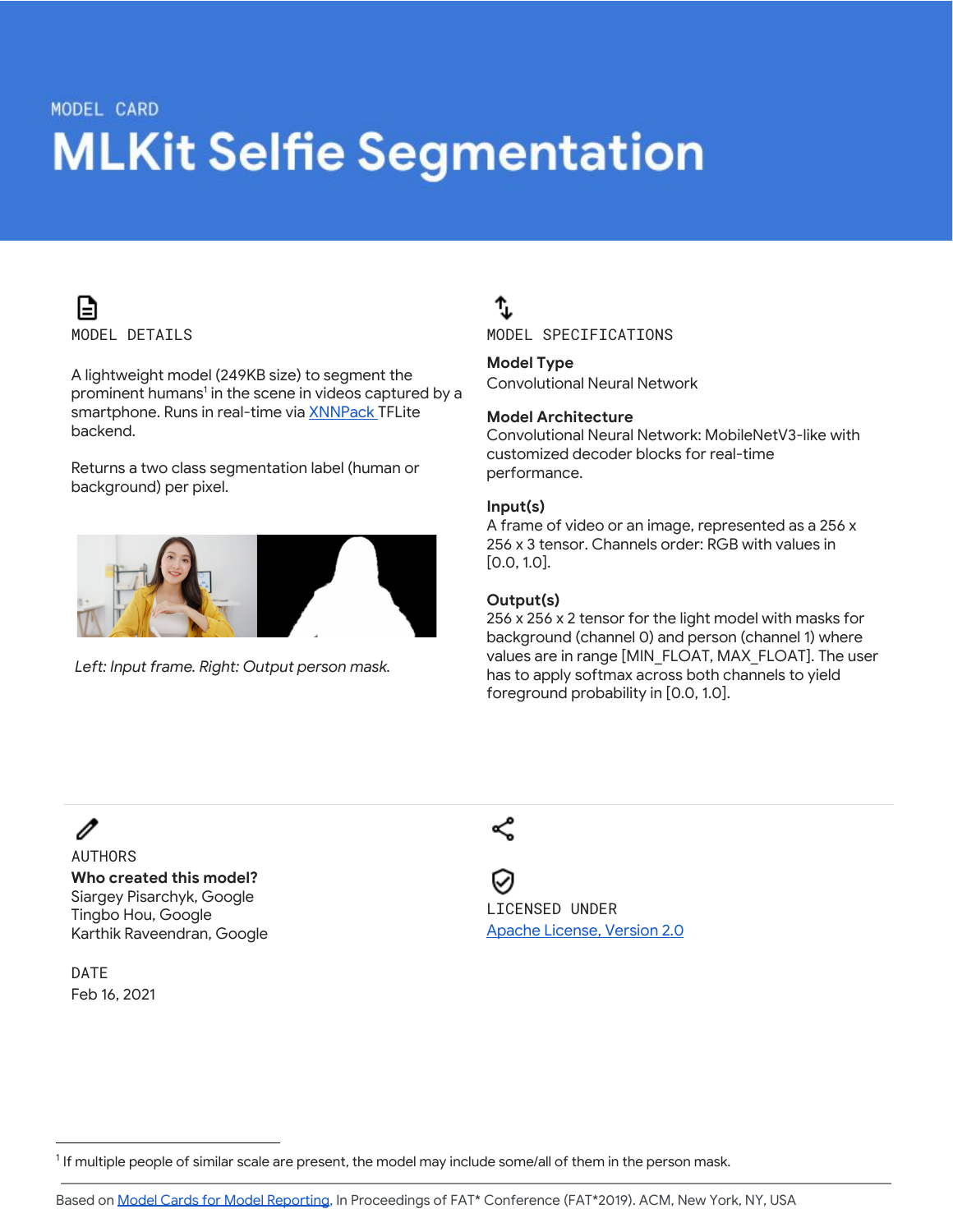## Intended Uses

### ₩ APPLICATION

Human segmentation from videos in interactive applications.

### ₩ DOMAIN AND USERS

- Augmented reality
- Video conferencing

## 目

OUT-OF-SCOPE APPLICATIONS

- Multiple people across different scales.
- People too far away from the camera (e.g. further than 14 feet / 4 meters).
- Any form of surveillance or identity recognition is explicitly out of scope and not enabled by this technology.

## Limitations

## ™

PRESENCE OF ATTRIBUTES

This model may segment multiple humans present in the scene particularly if they are of similar size. Some thin features of humans such as fingers might occasionally be missed in the mask.



The model is optimized for real-time performance on a wide variety of mobile devices, and may not provide pixel perfect masks.

### باری<br>+روغ ENVIRONMENT

When degrading the environment light, adding noise, or fast motions, or including large occluders, one can expect degradation of quality of the predicted mask.

# Ethical Considerations

ణ HUMAN LIFE

\_

The model is not intended for human life-critical decisions. The primary intended application is entertainment.

## A PRIVACY

This model was trained and evaluated on images, including consented images of people using a mobile AR application captured with smartphone cameras in various "in-the-wild" conditions.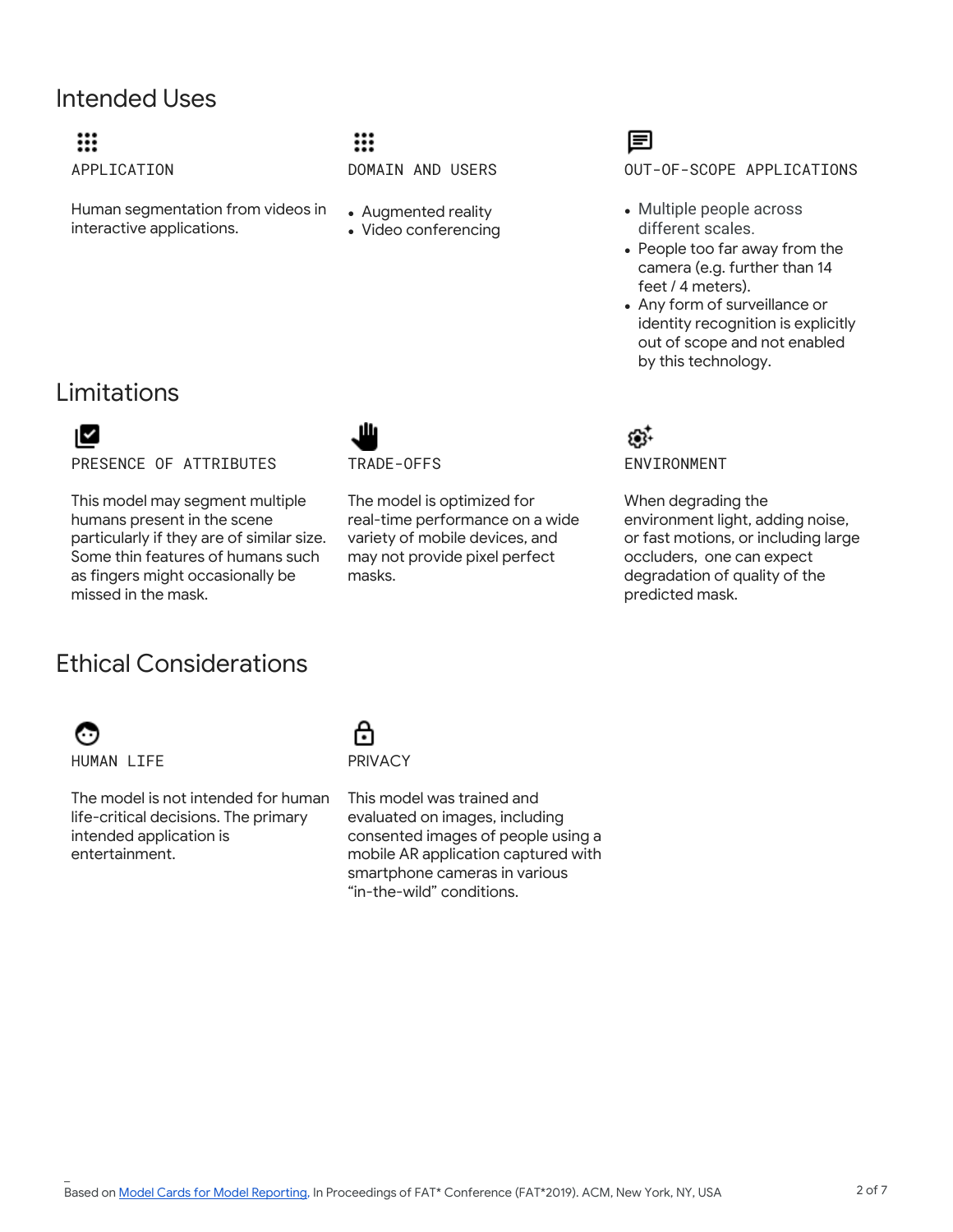# Training Factors and Subgroups

## 盛

\_

INSTRUMENTATION

- The majority dataset images were captured on a diverse set of front and back-facing smartphone cameras.
- These images were captured in a real-world environment with different light, noise and motion conditions via an AR (Augmented Reality) application.

### 63. ENVIRONMENTS

The model is trained on images with various lighting, noise and motion conditions and with diverse augmentations. However, its quality can degrade in extreme conditions.

# n

GROUPS

The 17 groups are based on the United Nations geoscheme with the following amendments: Melanesia, Micronesia, and Polynesia have been united due to their size; Europe excludes EU countries. Middle Africa and Melanesia, Micronesia, and Polynesia regions have fewer evaluation samples; see table below.

Australia and New Zealand Melanesia, Micronesia, and Polynesia\* Europe (excluding EU) Central Asia Eastern Asia Southeastern Asia Southern Asia Western Asia Caribbean Central America South America Northern America Northern Africa Eastern Africa Middle Africa\* Southern Africa Western Africa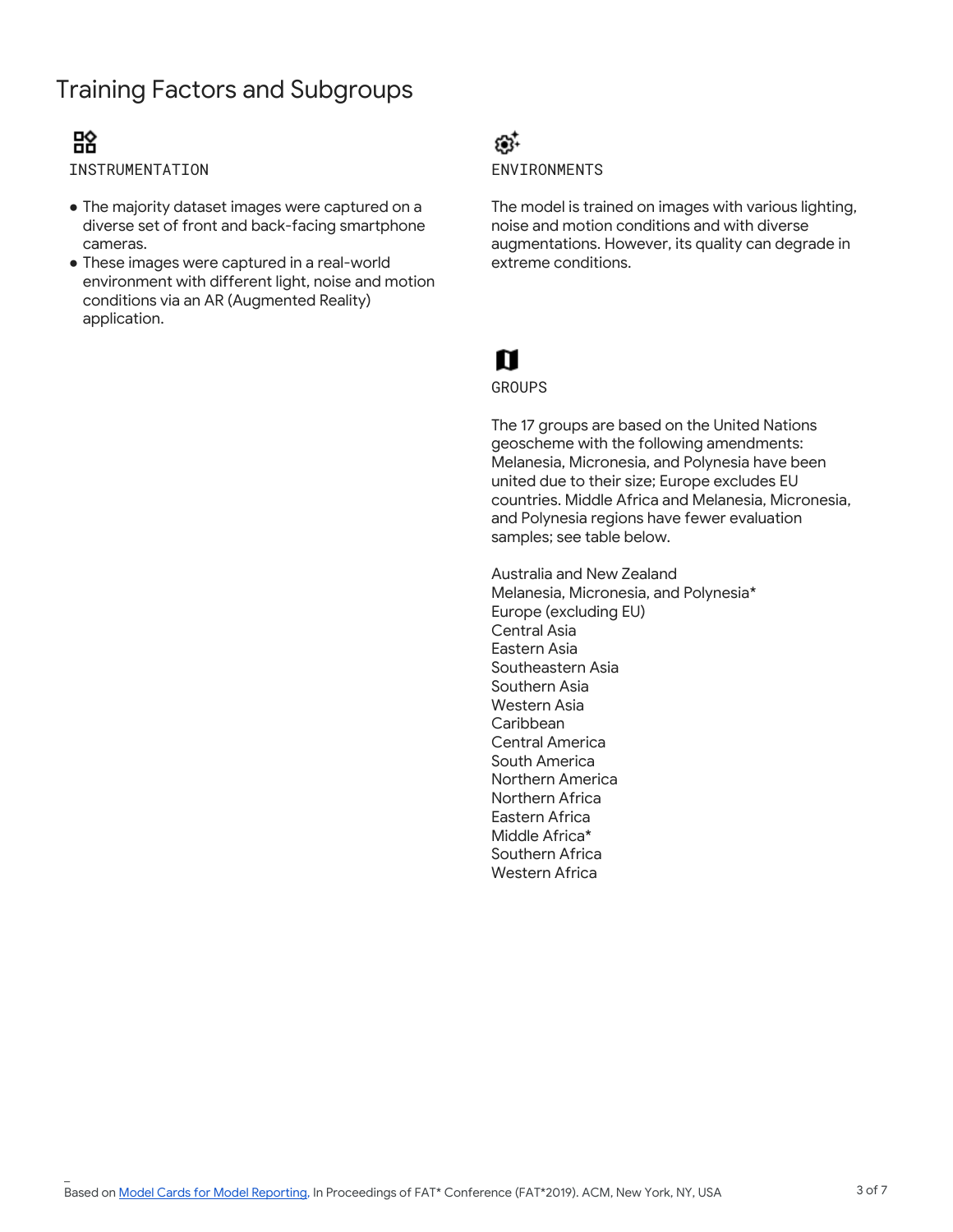# Evaluation metrics

Model Performance Measures

### ਕ਼

IoU, Intersection over Union

We evaluate the performance of our model by computing the ratio of the intersection of the predicted mask with the ground truth mask, and their union for the person class. Typical errors occur along the boundary of the true segmentation mask and may move it by a few pixels or lose thin features.

## Evaluation results

Geographical Evaluation Results

## 盛

DATA

\_

- **1700 images, 100 images from each of 17 the geographical subregions** (see specification in Section "Factors and Subgroups").
- All samples are picked from the same source as training samples and are characterized as smartphone camera photos taken in real-world environments (see specification in "Factors and Subgroups - Instrumentation").



EVALUATION RESULTS

Detailed evaluation for segmentation across 17 geographical subregions is presented in the table below.

| <b>Region</b> | $IoU(% \mathcal{L})$<br>(95% confidence interval) | <b>Number of images</b> |
|---------------|---------------------------------------------------|-------------------------|
| australia_nz  | 96.81                                             | 100                     |
| c_america     | 96.19                                             | 100                     |
| c_asia        | 96.90                                             | 100                     |
| caribbean     | 96.45                                             | 100                     |
| e_africa      | 96.00                                             | 100                     |
| e_asia        | 97.64                                             | 100                     |
| europe        | 96.26                                             | 100                     |
| m_africa      | 96.06                                             | 43                      |
| n_africa      | 96.65                                             | 100                     |
| n_america     | 96.49                                             | 100                     |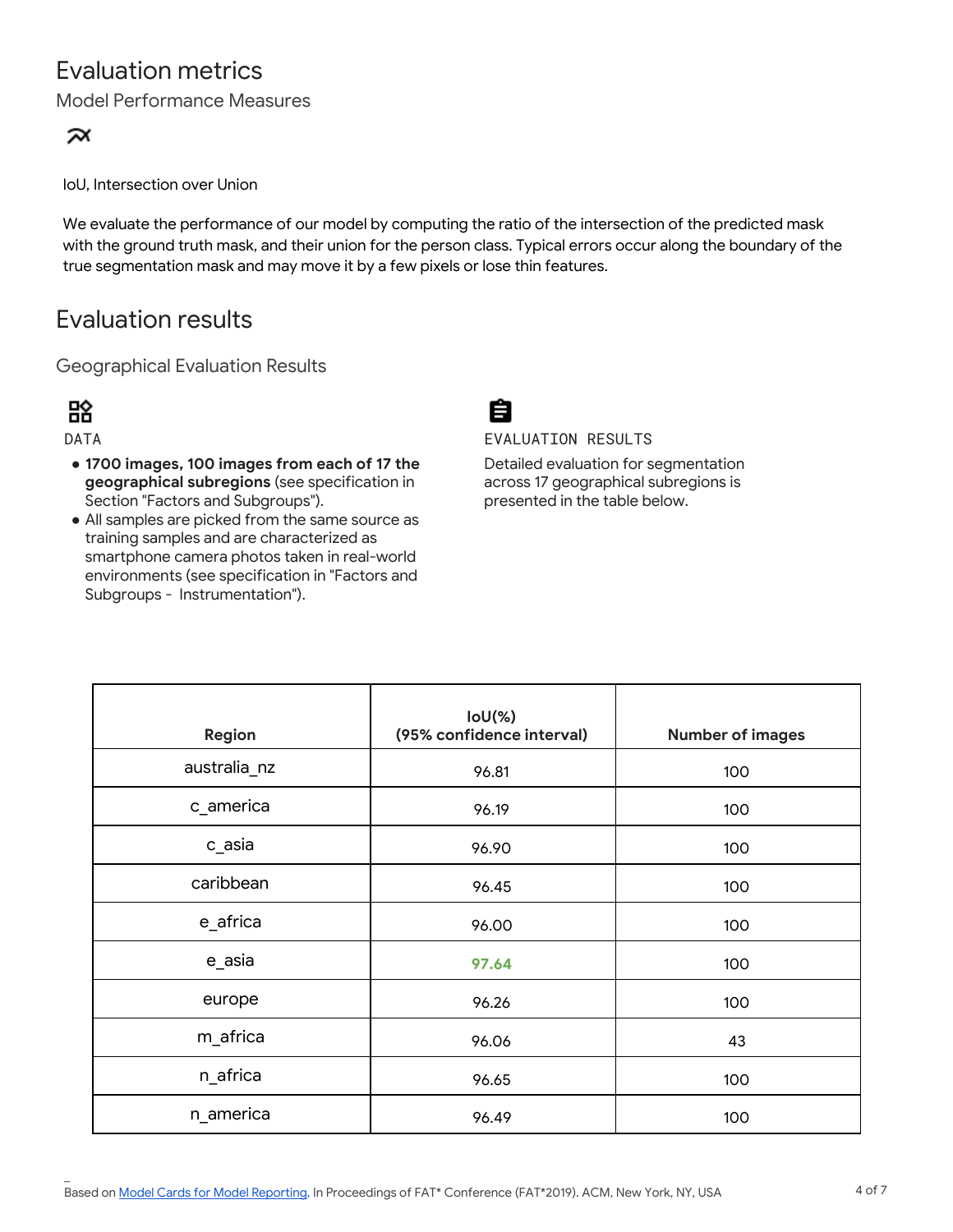| nesias    | 97.17 | 51  |
|-----------|-------|-----|
| s_africa  | 95.89 | 100 |
| s_america | 96.93 | 100 |
| s_asia    | 96.20 | 100 |
| se_asia   | 96.71 | 100 |
| w_africa  | 95.91 | 100 |
| w_asia    | 97.26 | 100 |
| average   | 96.57 |     |
| range     | 1.75  |     |

Geographical Fairness Evaluation Results

### ี่ี

\_

#### FAIRNESS CRITERIA

We consider a model to be performing poorly for a particular group if a) Any region is further away than 3 stdev from the average of the model's performance across regions OR b) Any region is further away than twice the human annotation from the average of the models performance across regions, in our case 2 \*  $(1-98.74\%) = 2.52\%$ 

## 盛

FAIRNESS METRICS & BASELINE

We asked 7 annotators to re-annotate the validation dataset, yielding a person IoU of **98.74%**

This is a high inter-annotator agreement, suggesting that the IoU metric is a strong indicator of the person's segmentation mask.



#### FAIRNESS RESULTS

Evaluation across 17 regions on selfie datasets representative of the primary use case results yields an average performance of 96.57% with a range of [95.89%, 97.64%].

Comparison with our fairness criteria yields a maximum discrepancy between the worst and the best performing regions of 1.75% for the model.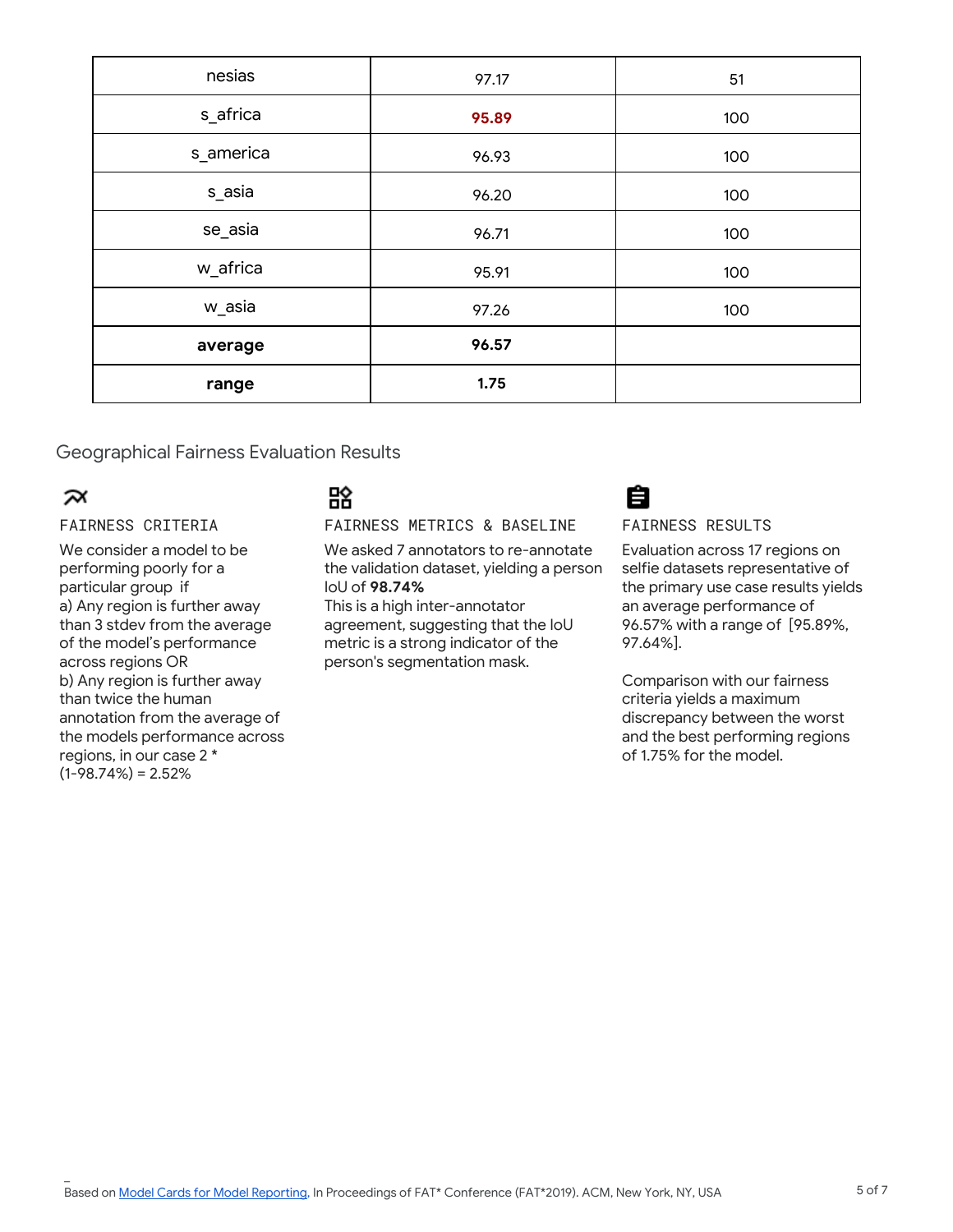# 盛

### DATA

\_

**1700 images, 100 images from each of 17 the geographical subregions** were annotated with perceived gender and skin tone (from 1 to 6) based on the Fitzpatrick scale.

# Ĥ

### FAIRNESS RESULTS

Evaluation on selfie datasets representative of the primary use case results in an average performance of 96.57% with a range of [95.64%, 96.74%] across all skin tones. The maximum discrepancy between the worst and the best performing categories is 1.1% for the model.

Evaluation across gender yields an average performance of 96.57% with a range of [96.25%, 96.86%] and maximum discrepancy of 0.61%

| <b>Skin Tone</b><br><b>Type</b> | % of dataset | loU   |
|---------------------------------|--------------|-------|
|                                 |              |       |
| 1                               | 5.02%        | 96.74 |
| $\overline{2}$                  | 15.81%       | 96.71 |
| 3                               | 33.56%       | 96.65 |
| 4                               | 27.23%       | 96.67 |
| 5                               | 13.30%       | 96.28 |
| 6                               | 5.02%        | 95.64 |
| Average                         |              | 96.57 |
| Range                           |              | 1.1   |

| Gender  | % of dataset | $IoU$ (%) |
|---------|--------------|-----------|
| Female  | 47.55        | 96.25     |
| Male    | 52.38        | 96.86     |
| Average |              | 96.57     |
| Range   |              | 0.61      |